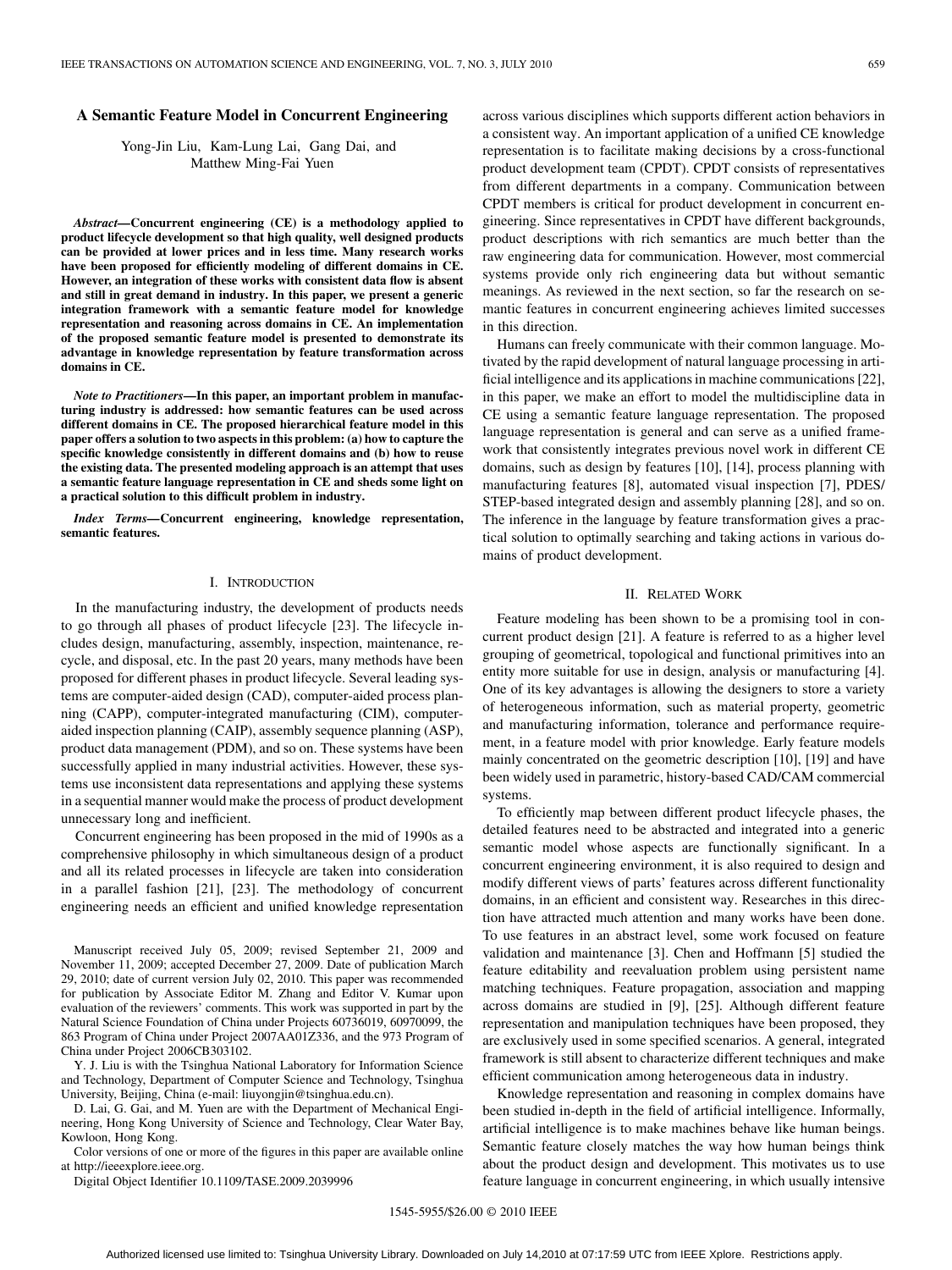human intervention is required. Formal language [1] has proved to be a powerful tool for facilitating feature modeling. Using grammar has achieved some successes in automatic reasoning for product design and manufacturing [6], [24]. However, these language representation techniques have not been used in multidiscipline domains of concurrent engineering.

Recently, ontology-based approaches have been introduced into CE research. Patil *et al.* [20] proposed a product semantic representation language PSRL to exchange semantics data between SolidWorks and Unigraphics systems. PSRL is studied in domains including product design and computer-aided process planning. National Institute of Standards and Technology (NIST) develops a neutral ontology language called PSL [26]. PSL is mainly used to transform manufacturing process information between different software tools. In this paper, we propose a hierarchical semantic model facilitated with a language representation. A case study is depicted, showing an interesting application that extends the feature language representation to a broad range of domains in concurrent engineering.

## III. OVERVIEW OF BASIC FRAMEWORK

Denote by  $\mathcal{X}$ , a universal feature set in all phrases in concurrent engineering. T is a collection of subsets of X that satisfies the conditions: 1) The set  $\mathcal X$  and empty set  $\emptyset$  are in  $\mathcal T$ ;

2) If  $\mathcal{O}_1, \mathcal{O}_2 \in \mathcal{T}$ , then  $\mathcal{O}_1 \cap \mathcal{O}_2 \in \mathcal{T}$ ;

3) If  $\mathcal{O}_1, \ldots, \mathcal{O}_k \in \mathcal{T}$ , then  $\mathcal{O}_1 \cup \cdots \cup \mathcal{O}_k \in \mathcal{T}$ ,  $k \geq 2$ .

 $\mathcal T$  is called a topology on  $\mathcal X$  and  $(\mathcal X, \mathcal T)$  forms a topological space [2]. The operation  $*$  on  $\mathcal T$  assigns each ordered pair  $\langle x, y \rangle$  of elements of T one element  $x * y$  in T. The set T along with operation  $*$  forms an algebraic structure [17] if the following properties are obeyed:

1)  $x * y$  is defined for every ordered pair  $\langle x, y \rangle$  of elements of T;

2)  $x * y$  is uniquely defined;

3)  $T$  is closed under the operation  $*$ .

Akin to the geometric features defined in [10], an *Invalid* element is included in  $T$  so that

$$
\forall x \in \mathcal{T}, \ x * Invalid = Invalid * x = Invalid.
$$

Four commonly used operators in algebra are union  $(U)$ , intersection  $( \cap )$ , subtraction  $( - )$ , and complement  $( / )$ . To facilitate semantic feature transformation using a language representation, we implement these operations in a much restricted manner. Section IV-B presents implementations of these restricted operations, i.e., equality  $(=)$ , grouping  $(+^*)$ , reference  $(\neg)$ , and comparison  $(/-)$ . These operators suffice to capture the operations considered in this paper.

A semantic model is presented in Section IV to define the complete feature set  $\mathcal T$  in a consistent and hierarchical way. With the semantic model, a feature language is used as a neutral, intermediate representation for semantic intra and interoperability. One crux in feature based product modeling in CE is about feature transformation across domains. As an efficient solution that benefits from language description, a reasoning processing for feature transformation is presented in Section VI with the aid of a reasoning table. The vocabulary of the language includes:

1) Objects Obj that are either the product or parts in a product.

2) Features in  $T$ .

The grammar is defined as  $\text{Gr} = (P, G_{\text{obj}})$ :

| $P: \{ (1) G_{\text{obj}} \rightarrow F \}$            | : intialize the feature graph |
|--------------------------------------------------------|-------------------------------|
| $(2) F \rightarrow F t   t$                            | : define the aggregate        |
|                                                        | predicate string              |
| $(3) t \rightarrow F * F$                              | : define predicate string     |
| $(4) * \rightarrow \varphi_p, \forall \varphi_p \in *$ | $:$ instance                  |
| $(5) F \rightarrow f_i, \forall f_i \in F$             | $:$ instance                  |
|                                                        |                               |



Fig. 1. Feature transformation in pocket manufacturing: From four design features (design feature  $D_s$  for stock and design features  $D_1, D_2, D_3$  for three pockets, respectively) to three manufacturing features  $(M_1, M_2, M_3)$  for three pockets, respectively).



Fig. 2. String expansion in a feature based machining sequence generation.

where  $F$  is the feature graph of object  $G_{obj}$ , t is one of instances of the vocabulary class,  $\parallel$  means "or" and  $*$  is the operation set  $\parallel$  =  $, +*, \neg, /-$ . In this language representation, feature transformation or reasoning is encoded in predicate string  $t \to F * F$ .

For a simple illustrative example, Fig. 1 shows a stock and a part. Four design features ( $D_s$  for stock and  $D_1, D_2, D_3$  for three pockets in part, respectively) form the start symbol  $G_{obj}$ . In a feature based machining sequence generation, three manufacturing features  $(M_1, M_2, M_3)$  for three pockets, respectively) need to be generated in an optimal order. The task-driven string expansion is illustrated in Fig. 2. At first glance, the exhaustive expansion in Fig. 2 seems inefficient and the graph will grow exponentially. Actually high efficiency can be achieved by applying informed expansion with some search strategies. In the example of pocket manufacturing, cost can be assigned to each predicate, e.g., the machining cost to  $D_s * D_2 \to M_2$ is estimated by removed material and used tools. By designing admissible heuristic cost functions using problem-specified knowledge [11], the well known  $A^*$  search efficiently prunes unnecessary subtrees from the graph [8] and the search for optimal solution can be done in linear time [16].

To apply the proposed feature language for knowledge representation and data reuse, the feature list of a product is stored in data repository of the system, e.g.,  $G_{obj} = \{(D_s D_1 D_2 D_3)\}\$ for the part in Fig. 1. If a particular view (manufacturing feature for an example) of product data is inquired, the feature type is investigated in  $G_{obj}$ . If the view does not exist, task-driven inference with reasoning table is performed. Then, the data  $G_{obj} = \{ (D_s D_1 D_2 D_3), (M_1 M_2 M_3) \}$  is updated and stored. The feature model proposed in Section V establishes the relations and constraints among individual features. The following relationships can be retrieved from  $G_{obj}$ :

- $D_s$ ,  $D_1$ ,  $D_2$  and  $D_3$  are pairwise dimensionally constrained;
- $D_s$  infers  $M_1$ ,  $M_2$  and  $M_3$ ;

Authorized licensed use limited to: Tsinghua University Library. Downloaded on July 14,2010 at 07:17:59 UTC from IEEE Xplore. Restrictions apply.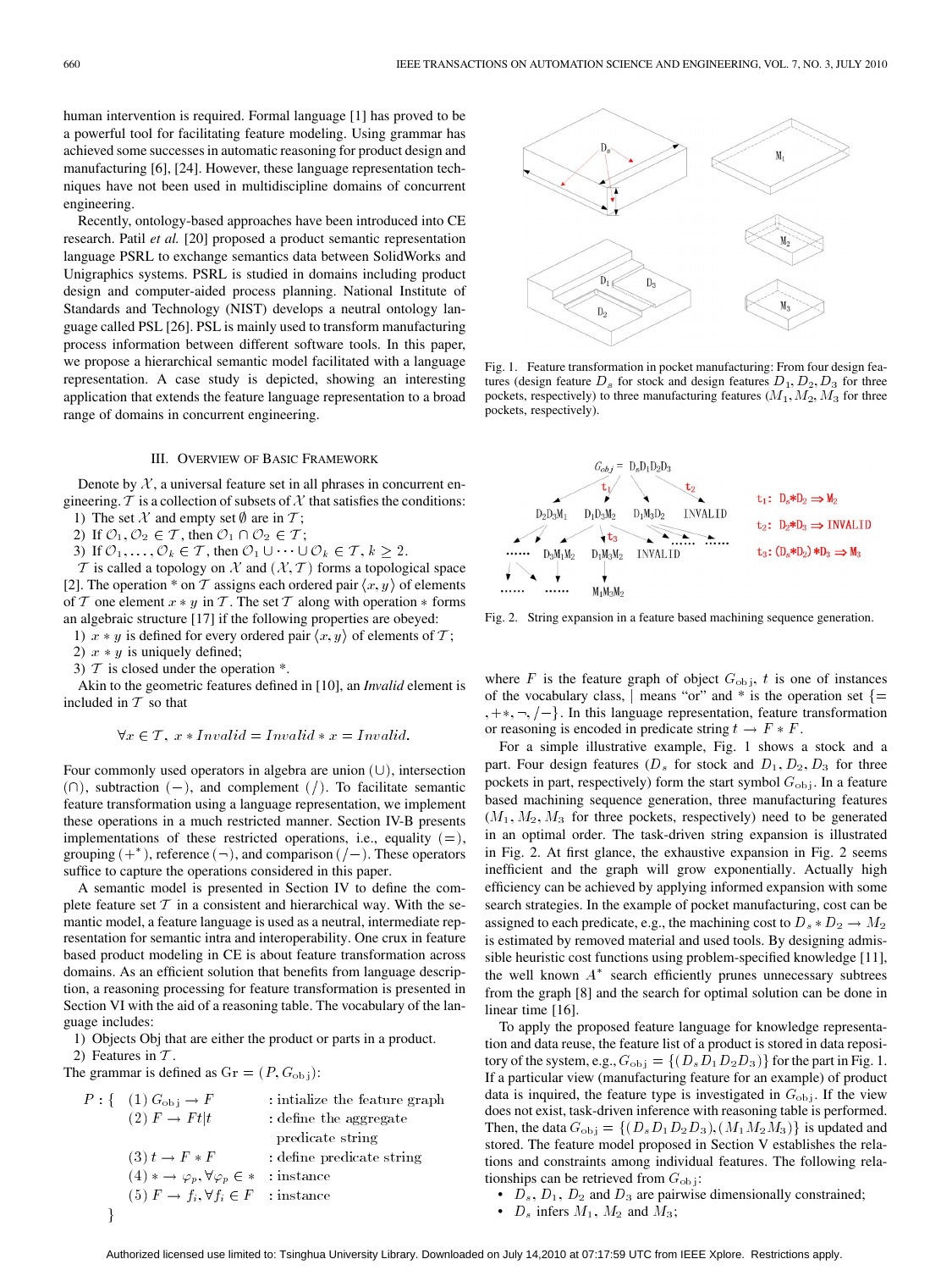•  $D_2$  infers  $M_2$  and  $M_3$ ;

•  $M_2$  is inferred by  $D_s$  and  $D_2$ .

- When the product data  $G_{obj}$  is reused with modifications such as: •  $D_2$  is modified: (1) the constraints between  $(D_2, D_s)$  and  $(D_2, D_1)$  are examined to verify whether this modification is
	- feasible or not and (2) the inferred feature  $M_2$  is updated; •  $M_2$  is changed: the constraints in  $D_s$  and  $D_2$  that infer  $M_2$  are examined to verify whether this modification is feasible or not.

So the reused data is consistently updated in the repository.

To implement the feature language, a prototype concurrent environment that covers four typical domains including design, manufacturing, assembly and inspection, is considered in this paper.

## IV. A SEMANTIC FEATURE MODEL

In a CE environment, the semantic feature language is defined to be a language used to represent and communicate information within or across different domains, in terms of semantic features. The vocabulary of the semantic feature language consists of the basic semantic features, their children classes and five operators.

### *A. Semantic Features*

A *semantic feature* is defined as a group of abstract data with attributes:

|                 | $Semantic_feature ::= \langle Abstract_data \rangle \langle Attributes \rangle$ |
|-----------------|---------------------------------------------------------------------------------|
|                 | $\langle Concurrent\_para$ list $\rangle$                                       |
| Abstract data   | $\therefore = \langle Feature\_name \rangle \langle Feature\_type \rangle$      |
| Attributes      | $\cdots = \langle Static\_attributes \rangle$                                   |
|                 | $\langle Dynamic\_attributes \rangle$                                           |
| Concurrent para | $\therefore = \langle Feature\_func \rangle \langle Mating\_feature \rangle$    |
|                 | $\langle Mating\_component \rangle$                                             |
|                 | $\langle Infer\_{from}\rangle$ $\langle Infer\_{to}\rangle$                     |

where

 $::=$  : means "compose of"  $\langle \rangle$  : means "contents"

Other symbols used in this paper include

```
\ll \gg : means "member of"
```
 $[$ ]  $\therefore$  means "constraint" or "static attribute".

The above defined semantic feature is in an abstract class which coordinates derived classes of the hierarchical features at different levels and in different domains. The detailed descriptions of the abstract class members are as follows.

Abstract data includes the name of the semantic feature and its type which are used to identify corresponding features in various domains. A semantic feature has two types of attributes: static and dynamic attributes. Static attributes are constraints and their values are not allowed to be modified. It is only valid within a specified domain and only affects the feature classes derived from it. Dynamic attribute values can be modified at any time within a reasonable range. When inherited in a derived class, a dynamic attribute can become a static attribute.

Concurrent parameters of the semantic feature describe the feature's function and its relationships with features of other components. In addition to setting up the constraints with other features, concurrent parameter also enables the semantic feature supporting the conceptual model of a product.

The data  $\langle Infer\_from \rangle$  and  $\langle Infer\_to \rangle$  in concurrent parameter establishes a graph structure in the ontology defined by the hierarchical semantic model. When the product data is reused with modification, the static attributes (constraints) of features in  $\langle Infer\,from \rangle$  are checked for verification and the features in  $\langle Infer\_to \rangle$  are updated.

#### *B. Five Operators*

*1) Equality* (=): Two features A and B are said to be equal, written as  $A = B$ , if and only if A and B satisfy:

- represent the information in the same domain;
- are on the same detail level;
- all the corresponding abstract data and attributes have same data types;
- all the corresponding abstract data and attributes have same equal values.

If  $A = B$  does not exist, then  $A \neq B$ . To satisfy the algebraic structure of feature set description,  $A = B$  should return a composite feature in  $T$ . So *FALSE* and *TRUE* are two features included in  $X$ .

2) *Grouping*  $(+^*)$ : The grouping,  $A +^* B$ , of two feature classes combine all attributes of  $A$  and  $B$ , similar to the union operation in set theory. *Constraints* on the two operands are:

- $A \neq B$ ;
- The abstract data of  $A$  and  $B$  have the same data types and the same values;
- $A$  and  $B$  cannot be simultaneously in the same domain and at the same detail level.

The constraints limit the operands such that grouping reflects information of the same feature either in different domains, or in the same domain but at different detail levels.

3) Reference  $(\neg)$ : The reference,  $A \neg B$ , of two feature classes, manipulates the first operand and retrieves information from the second operand when necessary. *Constraints* on the two operands are: •  $A \neq B$ ;

• The abstract data of  $A$  and  $B$  have the same data types and the same values.

The constraint limits the operands being the same object of features either in the same domain or in different domains. Copying a feature A is achieved by  $A \neg \emptyset$ .

4) Comparison  $(-)$ : The comparison,  $A/- B$ , of two features  $A$  and  $B$  identifies the differences between the corresponding dynamic attributes of A and B. Constraints on the two operands are:

1) Their abstract data has the same data types and values;

2) They belong to the same feature class and at the same detail level.

The comparison operator manipulates the dynamic attributes of the operands only.

*5) Reasoning*  $(\Rightarrow)$ : The reasoning,  $A \Rightarrow B$ , where A is a semantic feature or a composite feature as input and feature B is output, means that B is deduced from A based on available knowledge. The details of reasoning process by feature transformation is presented in Section VI.

## V. FEATURE TAXONOMY

From the most abstract semantic feature, the derived detail features at different levels enrich the vocabulary of the language.

## *A. Design Feature*

The design feature class meets the design-by-feature requirements and carries the geometric information. A component in the design domain is described by a list of design features, a list of surfaces and material information. The surface list covers all surfaces enclosing the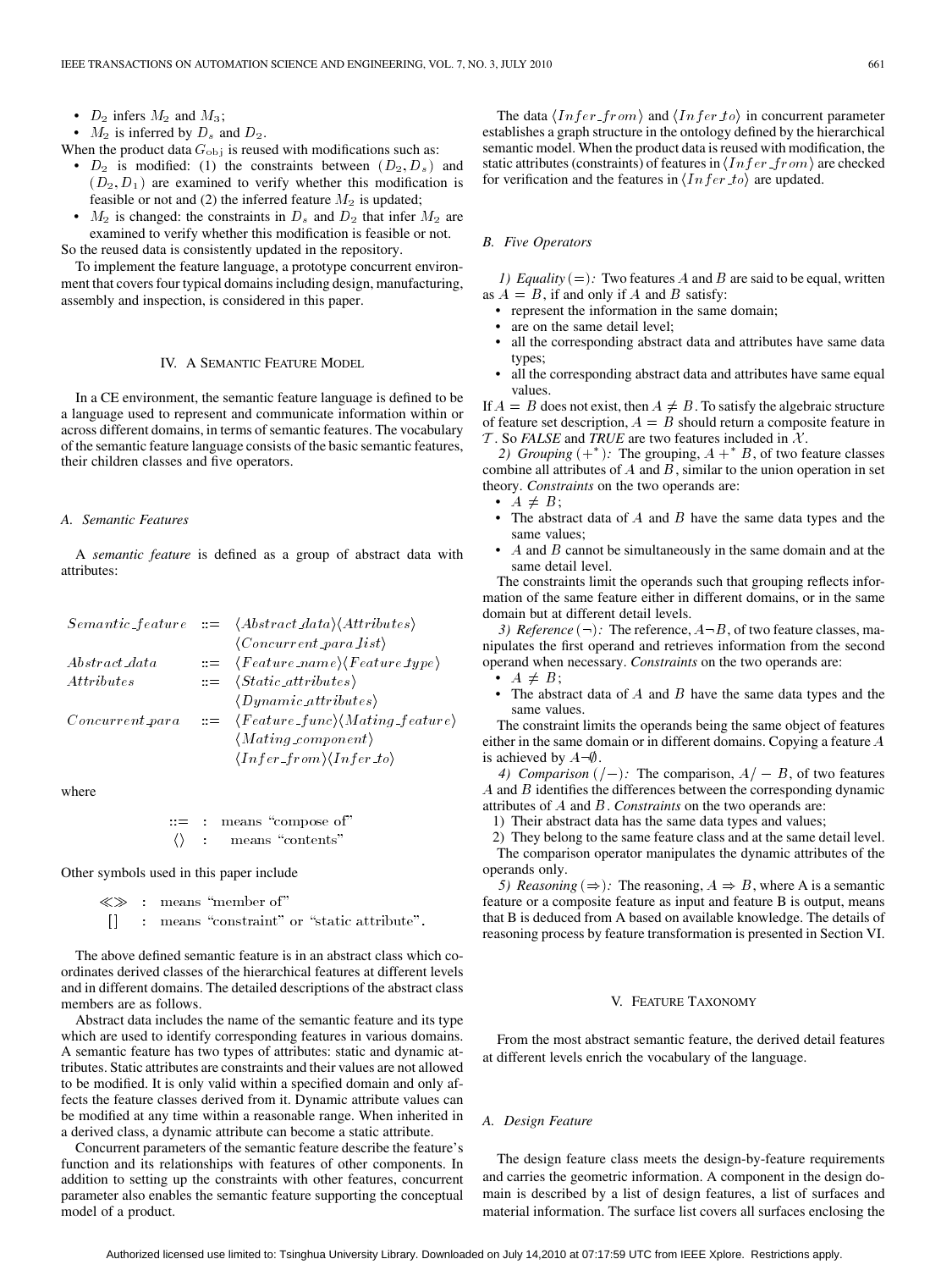volume of the component's shape. Material information includes material type, hardness and heat treatment methods. The syntax of design feature is:

- - - -  - - - 
-- - -- - - - - - - - - - - - --- -- - - - --- -- -!!

The geometry of a design feature covers its position, orientation, dimensions, geometric operators and surfaces that form the solid volume. The topology of a design feature is the B-rep object provided by a solid modeler [18].

The design quality is composed of dimensional tolerances, geometric tolerances and surface finishing. Surface finishing is denoted by a structure that contains the finishing value and a pointer to the surface. For each dimension in the geometry of a design feature, the dimensional tolerance is represented by a tolerance range whose upper and lower boundary values are specified explicitly.

# *B. Manufacturing Feature*

Manufacturing processes are normally divided into three sublevels: primary, secondary and finishing. The primary process is for stock production such as sand casting, forming such as rolling, injection molding, joining such as welding and riveting, surface treatment, heat treatment, etc. The secondary process covers machining processes. The finishing process is related to cleaning, coating, plating and other surface treatment processes. Manufacturing processes at each level carry their own feature lists.

 $M$  anu f- $feature$  is a derived class of the abstract semantic feature and is a base class in the manufacturing domain:

$$
Manut{\text{-}}feature::=\ll Feature\gg[Prim||Sec||Finish]
$$

 $Primary\_{feature}$  is a derived class of  $Manut\_{feature}$ , which contains semantic information of stock generation:

| Prim_feature  | $\therefore = \ll Manuf_features \gg [Primary]$                       |
|---------------|-----------------------------------------------------------------------|
|               | $\langle Primary\_para\_list \rangle$                                 |
| Primary para  | $\therefore = \langle Tool\_name \rangle \langle Gen\_method \rangle$ |
|               | $\langle Setup\_data \rangle$                                         |
| Gen_method    | $\equiv  Cast  Form  Inject_mold  Join  $                             |
|               | $Surf\,treat \parallel Heat\_treat \parallel Others]$                 |
| $Setup\_data$ | $\equiv \langle Temperature \rangle \langle Pressure \rangle$         |
|               | $\langle Hold_time\rangle\langle Others\rangle$                       |
|               |                                                                       |

### Secondary\_manuf\_feature concerns machining processes:

| Sec_m_feature         | $\therefore = \ll Manuf_features \gg [Secondary]$               |
|-----------------------|-----------------------------------------------------------------|
|                       | $\langle Sec\_para\_list \rangle$                               |
| $Sec\_para$           | $\equiv \langle Tool_name \rangle \langle Setup_data \rangle$   |
|                       | $\langle \textit{M} \textit{aching\_operator} \rangle$          |
| Setup data            | $\equiv \langle Power \rangle \langle Spin \, ]$                |
|                       | $\langle Feed\_speed \rangle \langle Cut\_depth \rangle$        |
|                       | $\langle Setup\_no \rangle$ (Tool_access_direction)             |
|                       | $\langle Feed\_direction \rangle \langle Future\_force \rangle$ |
|                       | $\langle Others \rangle$                                        |
| $Maching\_{oper}$ ::= | [Mill  Plane  Drill  Bore  Rem                                  |
|                       | Grind  Others                                                   |

Finishing manuf feature concerns finishing process:

|                  | Finingh feature $\therefore = \ll Manuf_features \gg  Finishing $       |
|------------------|-------------------------------------------------------------------------|
|                  | $\langle Finish\_para\_list\rangle$                                     |
| Finish para      | $\therefore = \langle Tool_name \rangle \langle Operat\_method \rangle$ |
|                  | $\langle Setup \; data \rangle$                                         |
| $Operat\_method$ | $\therefore$ $[Clear  Cost  Plate  Others]$                             |
| Setup_data       | $\equiv \langle Speed \rangle \langle Color \rangle$                    |
|                  | $\langle Paint\_thickness \rangle \langle Others \rangle$               |

# *C. Assembly Feature*

In assembly domain, a component is described by a list of assembly features containing information on mating relations with other components attached to it. Assembly feature is a derived class from the abstract semantic feature and includes all information needed for assembly, such as the tools used for assembly, mating location, mating direction, assembly operations and assembly sequence, etc. The syntax of assembly feature is:

| Assembly feature       | $\therefore = \ll Feature \gg \langle Mating\_{relation\ list} \rangle$                                                   |
|------------------------|---------------------------------------------------------------------------------------------------------------------------|
| <i>Mating_relation</i> | $\equiv \langle Tool_name \rangle \langle Setup_data \rangle$                                                             |
|                        | $\langle Assembly\_operator\rangle$                                                                                       |
| Setup_data             | $ ::= \langle Mating\ location \rangle$                                                                                   |
|                        | $\langle Mating\_direct \rangle \langle Mating\_surf \rangle$                                                             |
|                        | $\langle Assembly\_sequence \rangle$                                                                                      |
|                        | $\langle Mating\_surf\_on\_other\_feature \rangle$                                                                        |
|                        | $\langle Feature\_of\_other\_component \rangle$                                                                           |
|                        | $\langle Assembly\_component \rangle$                                                                                     |
|                        | $\emph{Assembl} \textit{logerator} \text{ ::= } [\emph{Insert} \  \emph{Place} \  \emph{Fast} \  \emph{Other} \emph{s} ]$ |

## *D. Inspection Feature*

The inspection strategy can be classified into online and offline inspection. Online inspection, which mostly happens in the manufacturing secondary process, monitors the machining quality during cutting. Offline inspection is mainly the process of measuring dimensions, tolerances and surface finishing of workpiece, after each manufacturing setup.

In inspection domain, a component is described by a list of inspection features containing all criteria for quality control during and after the manufacturing process. Similar to other domain specified features, inspection feature is a derived class of the abstract feature including all information related to inspection, such as tooling, inspection operation, machining setups between which inspection is undertaken, standard followed, reference and target values, etc. The syntax of inspection feature is

| $Insect\_feature$       | $\therefore = \ll Feature \gg \langle Inspect\_para\_list \rangle$              |
|-------------------------|---------------------------------------------------------------------------------|
| $Insect\_para$          | $\equiv \langle Tool_name \rangle \langle Setup_data \rangle$                   |
|                         | $\langle Inspect\_operator\rangle$                                              |
| Setup data              | $\equiv \langle Online_flag \rangle \langle Ref_feature \rangle$                |
|                         | $\langle \textit{Maching\_setup\_no} \rangle \langle \textit{Standard} \rangle$ |
|                         | $\langle Measuring\ type \rangle \langle Target\_value \rangle$                 |
| <i>Inspect_operator</i> | $\therefore =  Gauge  $ Remote_sensing    Others                                |

## *E. Feature Hierarchy*

With object-oriented approaches, more detailed features at different levels and in different domains can be derived. We use the design feature as an example to derive more subtle children features. If form features defined in PDES/STEP are used for design features, children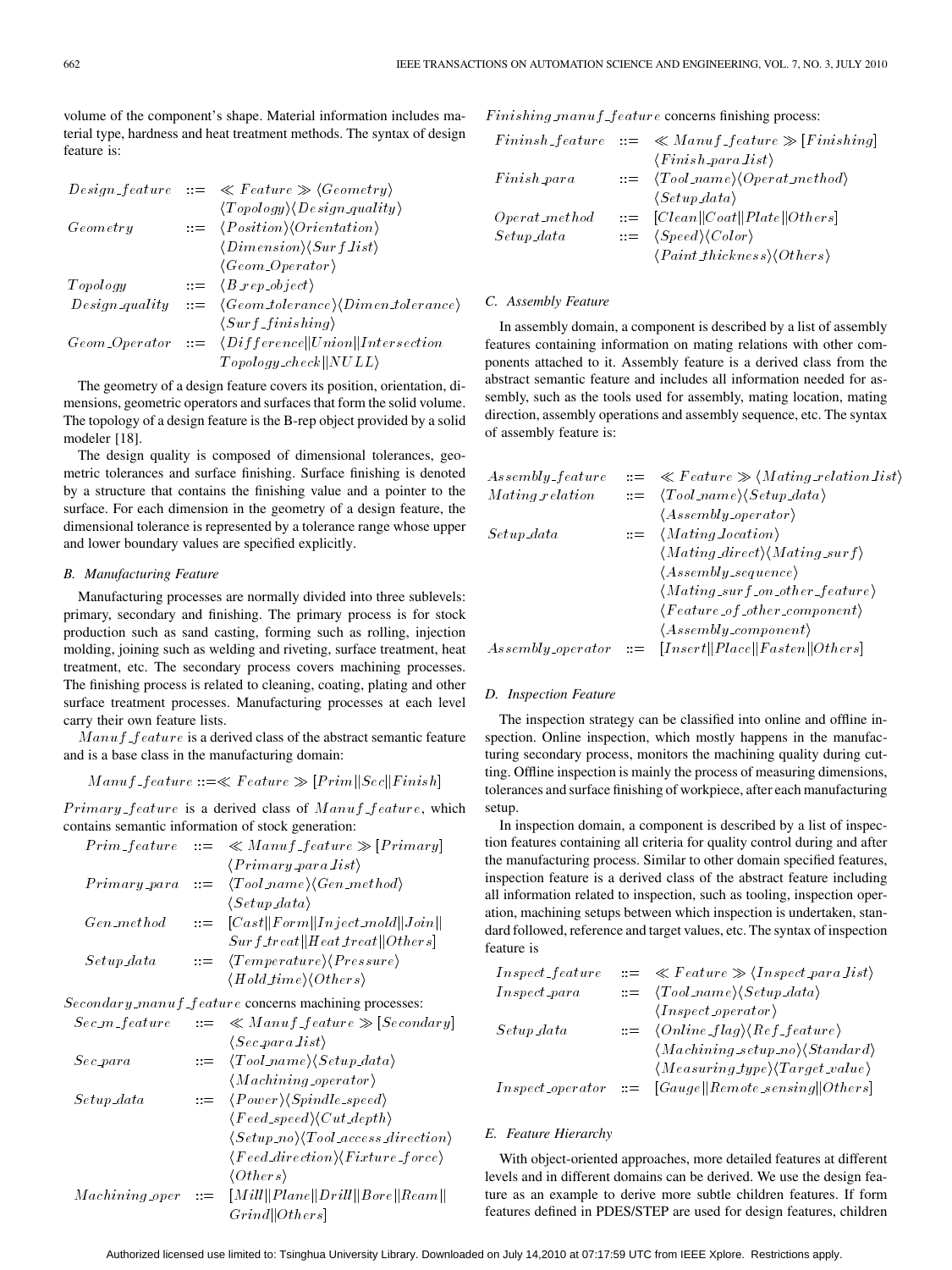TABLE I PART OF A REASONING TABLE ON THE OPERATION  $\mathcal{I} \Rightarrow \mathcal{O}$  With Three ENTRIES WHICH ENCODE THE METHODS IN [10] AND [28], RESPECTIVELY

|                | Input $\mathcal I$       | Output $\mathcal O$    |
|----------------|--------------------------|------------------------|
|                | $Design\_feature\_1$     | $Design\_feature_2$    |
|                | $Design\_feature\_1/-$   |                        |
| $\mathfrak{D}$ | $Design\_feature_2$      | Sec m feature 1        |
|                | Design feature $1\neg$   |                        |
|                | $(Sec\_m\_feature\_1+^*$ | $Assently\_feature\_1$ |
| 3              | $Design\_feature_2)$     |                        |
| .              |                          |                        |

design features, i.e., additive feature, subtractive feature, protrusion, primitive, join, depression and passage can be defined as:

| Addition    | ::= | $\ll$ Design_features $\gg$ [Union  NULL]             |
|-------------|-----|-------------------------------------------------------|
| Subtraction | ::= | $\ll$ Design_features $\gg$ [Difference]              |
| Protrusion  | ::= | $\ll$ Addition $\gg$ $\langle Ext f_{acc} \rangle$ ]) |
| Primitive   | ::= | $\ll$ Addition $\gg$ $\langle Entry_face \rangle$     |
| Join        | ::= | $\ll$ Addition $\gg$ $\langle Entry_face \rangle$     |
| Depression  | ::= | $\ll$ Subtraction $\gg$ $\langle Entry_face \rangle$  |
| Passage     | ::= | $\ll$ Subtraction $\gg$ $\langle Entry_face \rangle$  |
| Passage     | ::= | $\ll$ Subtraction $\gg$ $\langle Entry_face \rangle$  |

### VI. REASONING IN THE FEATURE LANGUAGE

The reasoning process in the proposed feature language is defined by feature transformation. A semantic feature transformation describes a process that derives unknown attributes of a feature in a domain from the known features in the same or different domains, through proper knowledge. The knowledge is dependent on available resources in a particular factory and is encoded in a reasoning table: an example is shown in Table I. The feature transformation has the following rules:

- A feature transformation consists of both semantic features and operators.
- Semantic features are connected by operators in feature-operatorfeature syntax like  $A * B$ .
- Reasoning is depicted by the operator  $\Rightarrow$ .
- Operations in a feature transformation start from left and end at right in a horizontal representation.
- The priority of operators from highest to lowest is  $+*,/-, \neg,$  $=$ ,  $\Rightarrow$ .
- Operators enclosed in parentheses have higher priority than the unclosed part.
- Each feature transformation has one and only one reasoning operator.
- The reasoning operator is the last operator in a feature transformation.
- The operand of reasoning operator can be a single feature or a composition of features with other operators.
- The output of reasoning operator is a single feature.

Semantic feature transformation encapsulates various functional activities across different domains in CE. The procedure of a task-driven feature transformation is as follows.

*Input: A product data*  $G_{obj}$ , a task and a reasoning table Output: The updated data  $G_{obj}$  containing the required task feature *Begin*

*1.* Retrieve the  $\langle Feature\ type\rangle$  of feature list in  $G_{obj}$ .

*2. While (the task is not done) do ( search)*



Fig. 3. An assembly model and its engineering drawing of metal block fixture, consisting of a fixture base and a fixture clamp.

2.1. String expansion by  $F \to F t | t$ 

2.2. String absorption by reasoning  $t \to F * F$ ;

2.3. Update data  $\langle Infer\text{-}from \rangle$  and  $\langle Infer\text{-}to \rangle$  according *to the reasoning;*

*3. End while*

- *4. Establish the relationship by updating the data*  $\langle Infer\ from\rangle$ and  $\langle$ Infer to $\rangle$  in both start features and task features.
- 5. Update product data  $G_{obj}$  by incorporating the task features.
- *6. End*

## VII. IMPLEMENTATION

The reasoning operator is implemented as a virtual function in the hierarchical feature classes, which will activate different knowledge bases and conduct different inference processes by checking the reasoning table. Various techniques, such as design for X (X stands for manufacturing [8], [13], production [10], fixture [27], assembly [28], inspection [7], recycling/disposal [12], optimal scheduling [15], etc.) techniques, as well as factory-floor-specified resources, can be implemented and generated into the reasoning table.

A proof-of-concept implementation of the proposed semantic feature model is presented. Fig. 3 shows an assembly model of a metal block fixture, which consists of a fixture base and a fixture clamp. The design features of fixture base and clamp are listed in Table II and illustrated in Fig. 4. Given the design features of fixture base and clamp, i.e.,  $d\_f\_base$  and  $d\_f\_clamp$ , the assembly feature of fixture product is under investigation. In this case, the depth of the expanded tree rooted at  $G_{obj} = (d\_f\_base, d\_f\_clamp)$  is 3:

$$
d\_f\_base \Rightarrow d\_f\_base\_stock
$$
 (1)

$$
d\_f\_base = d\_f\_base\_stock \Rightarrow Sec\_m\_feature\_base \qquad (2)
$$

$$
d\_f\_base \neg (Sec\_m\_feature\_base + ^* d\_f\_clamp)
$$

$$
\Rightarrow \text{Assembl } y\_feature\_base \tag{3}
$$

Reasoning operators (1), (2), and (3) are performed by invoking the corresponding operations in Table I. For reasoning 1,

 $Design\_feature\_1 \Rightarrow Design\_feature\_2$ 

its attributes' modifications are1:

a)  $Surf\_list(d\_f\_1) \neg Design\_quality(d\_f\_1)$   $\Rightarrow$  $Surf\_list(d\_f\_2).$ b)  $B_{\text{}rep}(d_f\text{-}1) +^* Surf\_list(d_f\text{-}2) \Rightarrow B_{\text{}rep}(d_f\text{-}2).$ For reasoning 2 in Table I

 $Design\_feature\_1 / - Design\_feature\_2 \Rightarrow Sec\_m\_feature\_1$ 

the attribute modifications are: a)  $B_{r}ep(d_{r}-1) - d_{r}-2) +$ <sup>\*</sup> dimension(d\_f\_1) - d\_f\_2)  $+$ <sup>\*</sup> dimen\_tolerance(d\_f\_1/ - d\_f\_2)  $+^*$  surf\_finishing( $d_f_1$  -  $d_f_2$ )  $\Rightarrow$  [CAST ||machined]  $\textit{machining\_operator} +^* \textit{cut\_depth} +^* \textit{cut\_range}$  $+^*$  spindle\_speed  $+^*$  feed\_speed  $+^*$  cutter\_name  $+^*$  power

 $^{1}d$ -f-x is used for  $Design{\_}feature{\_}x$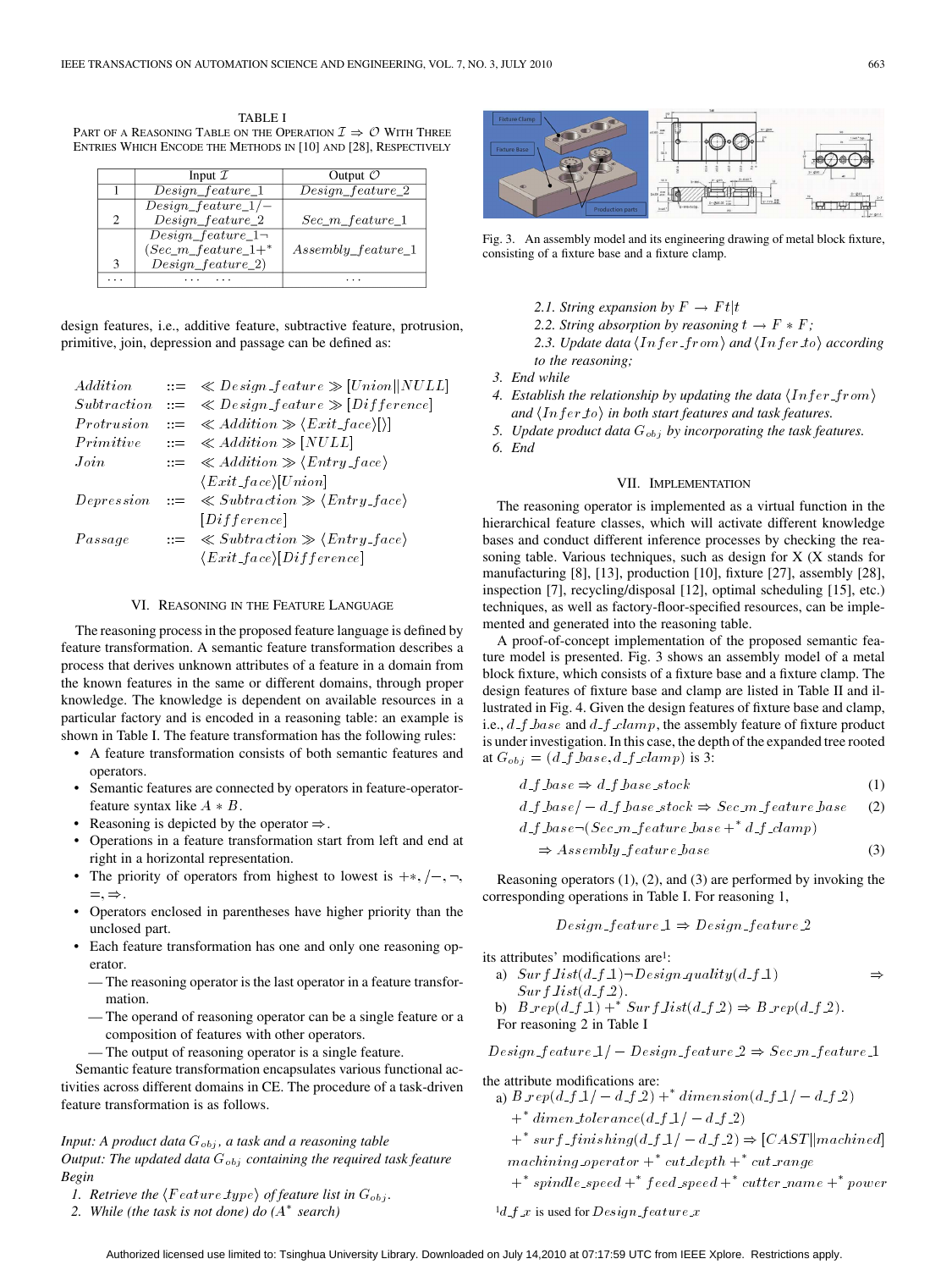TABLE II DESIGN FEATURE LIST OF THE FIXTURE IN FIG. 3

| N <sub>0</sub> | Base design feature         | Clamp design feature          |
|----------------|-----------------------------|-------------------------------|
|                | Primitive box               | Primitive box                 |
| $\overline{2}$ | Slot $\emptyset$ 6.5        | Through Hole $\emptyset$ 6.5  |
| 3              | Threaded hole $M_6$         | Through Hole $\emptyset$ 6.5  |
| $\overline{4}$ | Threaded hole $M_6$         | Through Hole $\emptyset$ 6.5  |
| 5              | Threaded hole $M_6$         | <b>Boss</b>                   |
| 6              | Threaded hole $M_8$         | <b>Boss</b>                   |
| 7              | Through Hole $\emptyset$ 20 | <b>Boss</b>                   |
| 8              | Through Hole $\emptyset$ 20 | Through Hole $\varnothing$ 20 |
| 9              | Packet                      | Through Hole $\emptyset$ 20   |
| 10             | Packet                      | Chamfer                       |
| 11             | Chamfer                     | Chamfer                       |
| 12             | Chamfer                     |                               |
| 13             | Chamfer                     |                               |



Fig. 4. The isotropic view of the fixture base and clamp with the design feature list in Table II.



Fig. 5. The fixture product reasoning from the data in Fig. 3.

- b)  $\textit{Orientation}(d_f_1)$  + machining\_operator  $\Rightarrow$ tool\_access\_direction +\* feed\_direction
- c) machining operator  $+\check{i}$  cutter name  $+\check{i}$  power  $\Rightarrow$ tool\_name
- d)  $Geom\_tolerance(d_f_1)$  +  $^*$  machining operator  $+$ \*  $\textit{tool\_access\_direction} \Rightarrow \textit{setup\_no}$ For reasoning 3 in Table I

 $d_f_1 - (Sec_m_f_{exture1} + * d_f_2) \Rightarrow Assembly_f_{exture1}$ 

### the attribute modifications are:

a)  $B_{\text{}}f(d_{\text{}f-1}) + \text{}^{*}$  dimension(d\_f\_1)  $+$ <sup>\*</sup> dimentorelance(d\_f\_1)  $+$ <sup>\*</sup> surf\_finishing(d\_f\_1)

- $\neg geom\_tolerance(d_f2) \Rightarrow mating\_surface$
- $+$ <sup>\*</sup> mating\_surf\_on\_other\_feature
- $+^*$  feature\_of\_other\_component  $+^*$  assembly\_component
- $+$ <sup>\*</sup> assembly\_operator

```
b) (d-f_1) +<sup>*</sup> orientation(d_f_1) +<sup>*</sup> assembly_operator
    \neg (Position(d_f_1) + * orientation(d_f_1))\Rightarrow mating location +* mating direction +* setup_no
```
### The snapshot of the final fixture product is illustrated in Fig. 5.

## *A. System Evaluation*

Unigraphics Solutions UG NX5 is an integrated CAD/CAM/CAE commercial system. We present both the proposed method and UG NX5 solutions to a local company at Hong Kong. A cross-functional team (CPDT) is employed in the company to address the product lifecycle issues at the beginning of product development process.

The members in CPDT are interviewed. All engineers in CPDT have experience on product design using SolidWorks and AutoCAD. But they have not used UG NX before. The same task, fixture design, was presented to the interviewees with both the proposed method and UG NX5 solutions. The interviewees were asked to comment both solutions.

All interviewees commented that the UG NX5 solution is powerful. One manager further commented that there are mass engineering data output from UG NX5 and he needs extraneous time to figure out the meaning of these data by checking the software interfaces.

All interviewees also commented that the proposed method is good for product process development. One senior engineer further commented that a company-specified reasoning table is easy for generation and maintenance: different departments can contribute and maintain their own reasoning operations separately. As a comparison, if company-specified resources need to be considered in UG NX5, plug-in modules have to be developed by the third party for UG NX5.

This preliminary user study shows that the proposed method gives a unified knowledge representation and reasoning for CE with rich semantic information. It will benefit a cross-functional product development team (CPDT) that contains representatives from different departments and with different working experience.

#### *B. Limitations of the Method and Future Work*

As an attempt of introducing feature language representation into a unified knowledge representation problem in the comprehensive CE environment, there are still many works to do in the future. In the case study, the depth of the expanded tree is only three. In real-world situations, a huge ontological representation needs to be built for feature hierarchy. This also results in a large reasoning table for feature transformation. The expanded search tree may also have a large branching factor even if  $A^*$  search is applied. Consequently, more advanced searching techniques including state-of-the-art pruning should be applied to efficiently answer the inquiries.

# VIII. CONCLUSION

In this paper, we describe semantic features in a language representation, which is defined across different domains in a concurrent engineering environment. The vocabulary of the language is spanned by semantic hierarchical features and five fundamental operators. The reasoning operations in the language is defined by the rules of feature transformation, together with a reasoning table which can be tailored for any company with limited and special factory resources. Using the proposed feature language, well defined semantics features can be efficiently induced across domains. A case study is presented to show the potential of the proposed method.

#### ACKNOWLEDGMENT

The authors thank the associate editor and reviewers for their constructive comments that help improve this paper.

#### **REFERENCES**

- [1] R. R. Allen, K. L. Brown, and Joanne*, Learning Language Through Communication: A Functional Perspective*. Belmont, CA: Wadsworth Pub. Co., 1986.
- [2] M. A. Armstrong*, Basic Topology*. New York: Springer-Verlag, 1997.
- [3] R. Bidarra, "Validity Maintenance in Semantic Feature Modeling," Ph.D. dissertation, Delft University of Technology, Delft, The Netherlands, 1999.